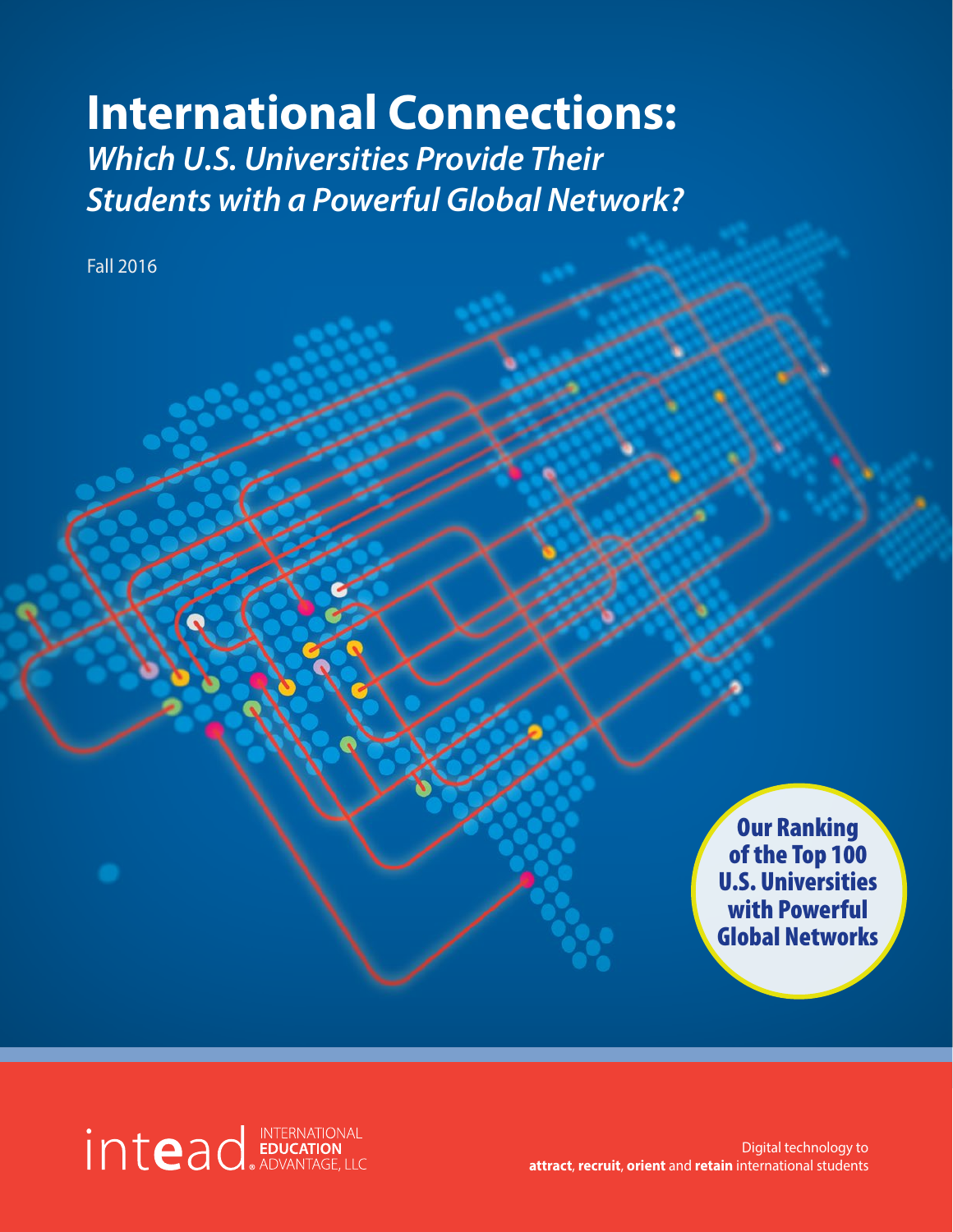### International Connections: *Which U.S. Universities Provide Their Students with a Powerful Global Network?*

Fall 2016

## Contents

| Do You Have a Powerful Global Network                                |
|----------------------------------------------------------------------|
|                                                                      |
|                                                                      |
| Top 20 U.S. Universities Based on International Student Enrollment 2 |
| <b>Top 20 U.S. Universities Based on Graduates With Global Jobs</b>  |
|                                                                      |
| Appendix A - TOP 20 U.S. Universities with Powerful Global           |
| Alumni Networks: How They Talk About Global Engagement 5             |
| Appendix B - Top 100 U.S. Universities with                          |
|                                                                      |
|                                                                      |
| Appendix D – Data Sources Used to Collect and                        |
|                                                                      |

Intead would like to thank our talented team of international student interns for their research and invaluable contributions to this report: Gonzalo Mestre, Jacqueline Roodbaei, Emily Legtenberg, and Maartje Sebek.

intead **EDUCATION**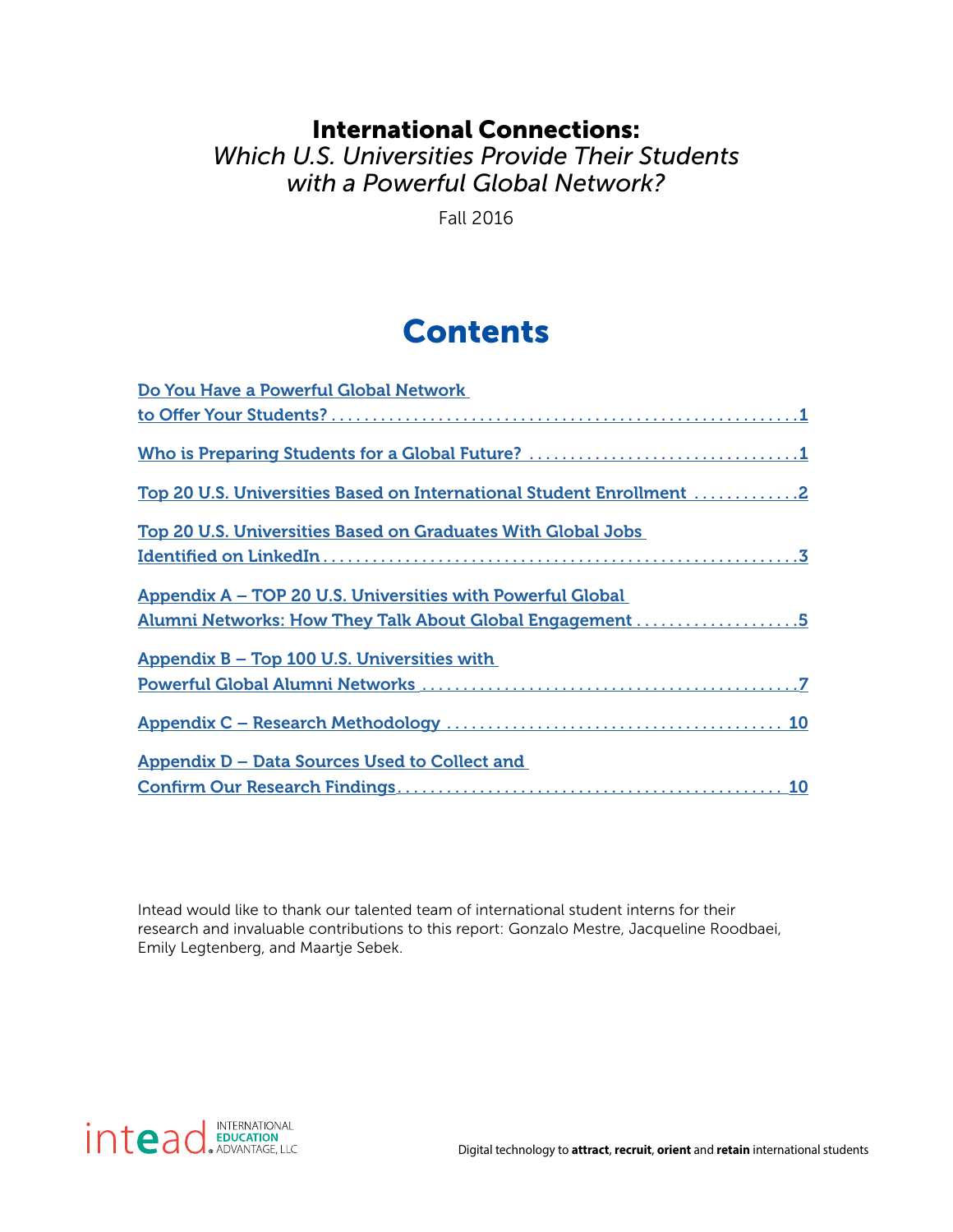## <span id="page-2-0"></span>Do you have a powerful global network to offer your students?

For some of us, an international career holds significant allure. Intriguing destinations, learning about new cultures, using our languages and communications skills, forging cross-border partnerships.

With student decision-making constantly on our minds, we were intrigued when Forbes announced in September 2016 a new ranking of ["50 Best U.S. Universities for International Students."](http://www.forbes.com/sites/carolinehoward/2016/09/28/50-best-u-s-colleges-for-international-students-2016/#4a9670d61c8e)

We looked at their research and thought we'd do them one better.

When international students (and their parents) are looking for global opportunities, they are looking for results. Having a diverse campus with many nations represented is great, but students focused on global issues and careers also want to know where your graduates are working. Can they walk into a powerful global alumni network?

Intead analyzed the U.S. universities with the largest international student population to figure out which had the most powerful global alumni networks. Some of our findings may surprise you.

## Who is preparing students for a global future?

#### Research results

Using IIE Open Doors data and publicly available data from LinkedIn, Intead analyzed the 100 U.S. institutions with the largest international student bodies and the largest number of graduates with LinkedIn accounts indicating they were employed in jobs with international responsibilities. A discussion of our research methodology and the limitations of our research can be found in Appendix C.

The resulting ranking is particularly valuable to any student (international or domestic) seeking an education that provides a diverse student body to learn with and a powerful international alumni network. In our other research, we have found that a high percentage of international students are interested in careers that span borders.

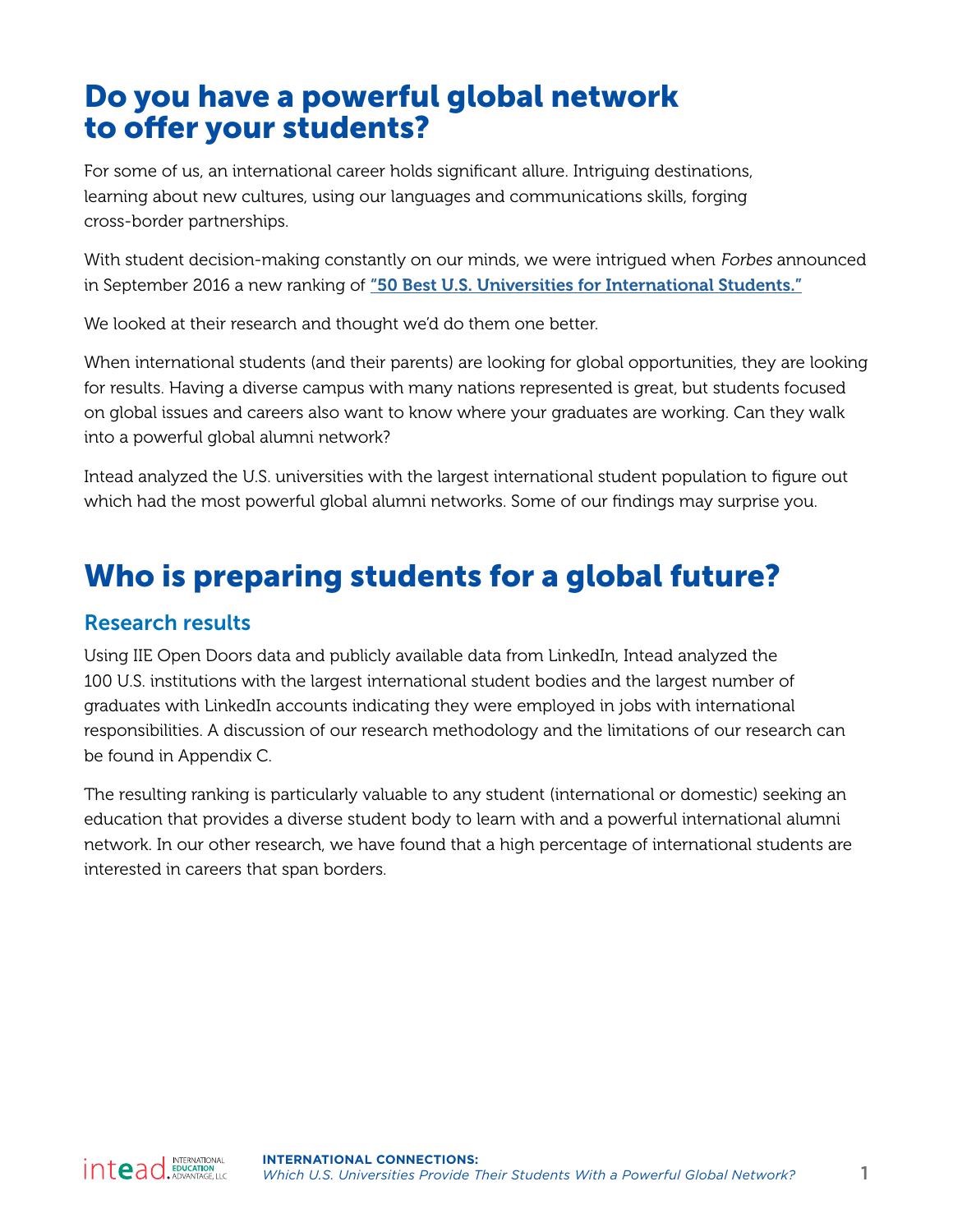#### <span id="page-3-0"></span>Table 1: Top 20 U.S. Universities Based on % of International Student Enrollment

| <b>RANKING</b> | <b>University</b><br><b>Bold name</b> indicates this university appears<br>in both Table 1 and Table 2 | <b>Total enrolled</b><br><b>students</b><br>2014-2015 | <b>International</b><br><b>students</b><br>2014-2015 | Percentage<br>of international<br>students<br>2014-2015 |
|----------------|--------------------------------------------------------------------------------------------------------|-------------------------------------------------------|------------------------------------------------------|---------------------------------------------------------|
| 1              | Illinois Institute of Technology                                                                       | 7,898                                                 | 5,164                                                | 65%                                                     |
| 2              | <b>Northeastern University</b>                                                                         | 19,798                                                | 10,559                                               | 53%                                                     |
| 3              | <b>Carnegie Mellon University</b>                                                                      | 12,587                                                | 6,198                                                | 49%                                                     |
| 4              | Polytechnic Institute of NYU                                                                           | 4,890                                                 | 2,112                                                | 43%                                                     |
| 5              | <b>Columbia University</b>                                                                             | 27,589                                                | 11,510                                               | 42%                                                     |
| 6              | <b>Massachusetts Institute of Technology</b>                                                           | 11,319                                                | 4,220                                                | 37%                                                     |
| 7              | <b>Academy of Art University</b>                                                                       | 15,212                                                | 5,431                                                | 36%                                                     |
| 8              | <b>The New School</b>                                                                                  | 10,477                                                | 3,369                                                | 32%                                                     |
| 9              | University of Texas at Dallas                                                                          | 23,095                                                | 7,064                                                | 31%                                                     |
| 10             | <b>Stanford University</b>                                                                             | 16,963                                                | 5,015                                                | 30%                                                     |
| 11             | University of Southern California                                                                      | 42,453                                                | 12,334                                               | 29%                                                     |
| 12             | University of Rochester                                                                                | 11,060                                                | 3,130                                                | 28%                                                     |
| 13             | <b>New York University</b>                                                                             | 49,274                                                | 13,178                                               | 27%                                                     |
| 14             | <b>Cornell University</b>                                                                              | 21,679                                                | 5,623                                                | 26%                                                     |
| 15             | <b>New Jersey Institute of Technology</b>                                                              | 10,646                                                | 2,756                                                | 26%                                                     |
| 16             | <b>Purdue University</b>                                                                               | 39,752                                                | 10,230                                               | 26%                                                     |
| 17             | University of Illinois at Urbana-Champaign                                                             | 45,140                                                | 11,223                                               | 25%                                                     |
| 18             | <b>University of Pennsylvania</b>                                                                      | 24,806                                                | 6,167                                                | 25%                                                     |
| 19             | <b>Boston University</b>                                                                               | 32,112                                                | 7,860                                                | 24%                                                     |
| 20             | University of California, Los Angeles                                                                  | 41,845                                                | 10,209                                               | 24%                                                     |

*Sources: NCES IPEDS Data and IIE 2014/2015 Open Doors Report. The IIE figures for international students include all F1 and J1 visa holders so the calculation of "percentage of international students" accounts for far more than those pursuing full degrees and includes language programs, OPT students, etc.*

Diversity may rule these campuses, but does that translate into students ruling the international marketplace?

The answer, in short, is no.

If your goal as a student – domestic or international – is to find a globally minded career, you'll need to dive deeper. Schools demonstrating a high percentage of alumni with international positions on LinkedIn validate ROI – and those tuitions aren't cheap! The universities on our list provide a wide network of future connections across the world and across industries. Landing your dream job is often all about who you know – connecting with a fellow alum is a valuable way for your students to build that relationship and get your foot in the door.

Those universities in **bold** in Tables 1 and 2 have both diverse student bodies AND powerful alumni networks. That's the kind of double dose of global that bodes well for an international career.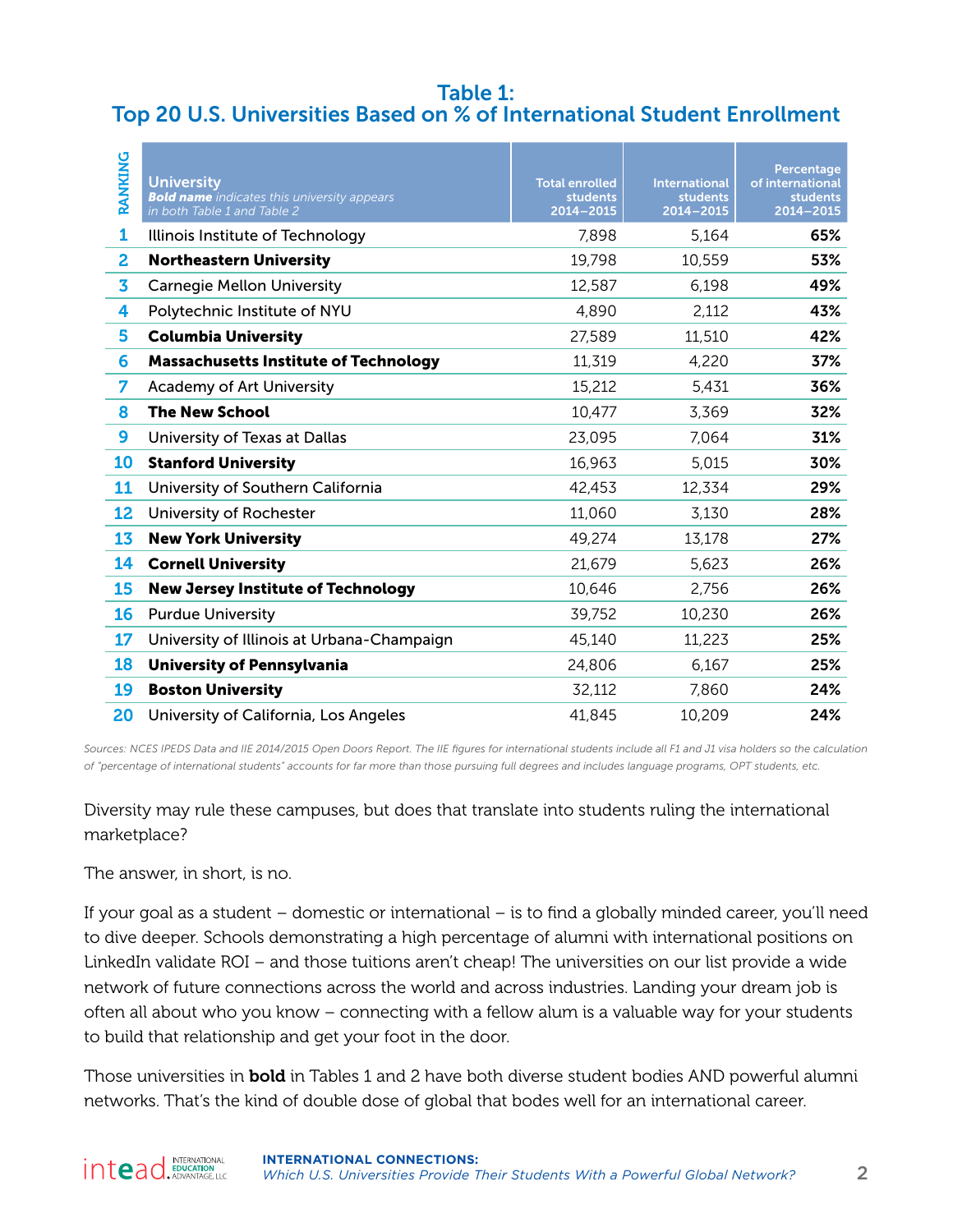#### <span id="page-4-0"></span>Table 2: Top 20 U.S. Universities with Powerful Global Alumni Networks

| <b>RANKING</b> | <b>University</b><br><b>Bold name</b> indicates this university appears<br>in both Table 1 and Table 2 | <b>Graduates</b><br>with LinkedIn<br>profiles | <b>Graduate</b><br><b>LinkedIn profiles</b><br>indicating a<br>global job | $%$ of<br>graduates with<br>global jobs |
|----------------|--------------------------------------------------------------------------------------------------------|-----------------------------------------------|---------------------------------------------------------------------------|-----------------------------------------|
| 1              | <b>Georgetown University</b>                                                                           | 77,344                                        | 6,443                                                                     | 8.33%                                   |
| 2              | George Washington University                                                                           | 109,440                                       | 6,926                                                                     | 6.33%                                   |
| 3              | University of Texas at Austin                                                                          | 124,224                                       | 7,556                                                                     | 6.08%                                   |
| 4              | <b>Massachusetts Institute of Technology</b>                                                           | 78,560                                        | 4,680                                                                     | 5.96%                                   |
| 5              | <b>Boston University</b>                                                                               | 145,536                                       | 8,346                                                                     | 5.73%                                   |
| 6              | <b>Columbia University</b>                                                                             | 100,640                                       | 5,662                                                                     | 5.63%                                   |
| 7              | <b>Stanford University</b>                                                                             | 119,168                                       | 6,601                                                                     | 5.54%                                   |
| 8              | <b>Cornell University</b>                                                                              | 137,536                                       | 7,612                                                                     | 5.53%                                   |
| 9              | University of California - Berkeley                                                                    | 226,688                                       | 12,289                                                                    | 5.42%                                   |
| 10             | <b>Harvard University</b>                                                                              | 116,736                                       | 6,292                                                                     | 5.39%                                   |
| 11             | University of Chicago                                                                                  | 60,080                                        | 3,042                                                                     | 5.06%                                   |
| 12             | Northwestern University                                                                                | 94,688                                        | 4,644                                                                     | 4.90%                                   |
| 13             | <b>Yale University</b>                                                                                 | 63,760                                        | 3,068                                                                     | 4.81%                                   |
| 14             | <b>New York University</b>                                                                             | 204,288                                       | 9,567                                                                     | 4.68%                                   |
| 15             | <b>University of Pennsylvania</b>                                                                      | 99,008                                        | 4,567                                                                     | 4.61%                                   |
| <b>16</b>      | <b>The New School</b>                                                                                  | 19,280                                        | 884                                                                       | 4.59%                                   |
| 17             | <b>Johns Hopkins University</b>                                                                        | 71,200                                        | 3,236                                                                     | 4.54%                                   |
| <b>18</b>      | <b>Northeastern University</b>                                                                         | 124,224                                       | 5,349                                                                     | 4.31%                                   |
| 19             | University of Michigan (Ann Arbor)                                                                     | 199,808                                       | 8,415                                                                     | 4.21%                                   |
| 20             | <b>New Jersey Institute of Technology</b>                                                              | 38,032                                        | 1,579                                                                     | 4.15%                                   |

*Source: LinkedIn research, June 2016.*

Granted, there are limitations to this data. LinkedIn relies on graduates self-reporting and creating profiles linked to their alma mater – something you should be encouraging all your students and alumni to do. If your alumni are not on LinkedIn, your results in this ranking suffer. However, if your alumni **are** on LinkedIn, you have a more proactive, career-network-building set of graduates for your students to access.

An interesting note on these institutions: We found a strong correlation between our Top 20 Powerful schools and the language they use to talk about globally focused education, learning across disciplines and having connections to other international campuses. The content on their websites had a future-focused feel about it, as in: what will this education do for you when you go out into the world?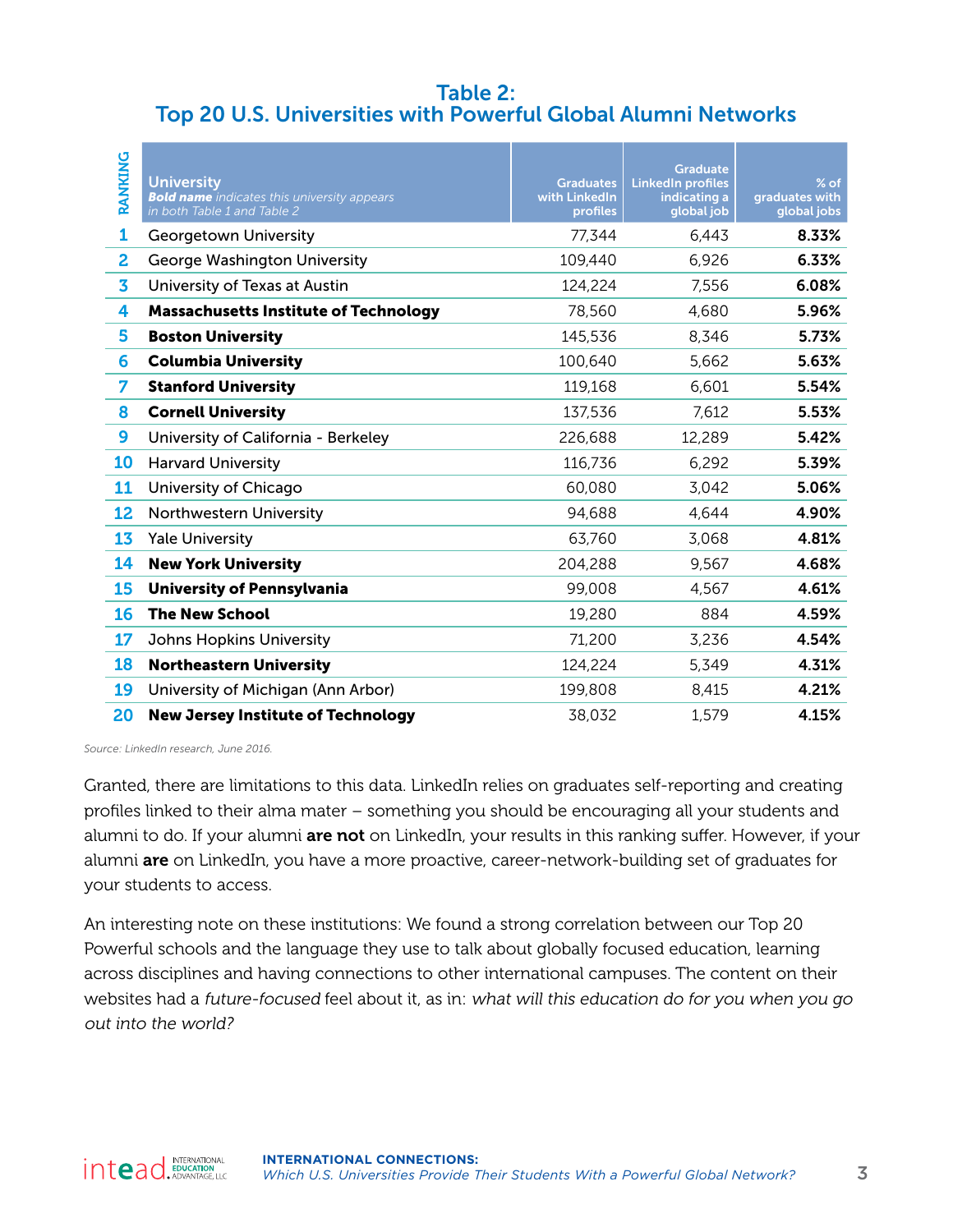We found that correlation was weaker for those institutions on our list with only a high percentage of international enrollment and no corresponding high percentage of graduates with global jobs. Their website content focused less on the future beyond the four years of study and instead, emphasized study abroad programs and on-campus resources for international students while they were studying there. See Appendix A for examples.

For students seeking an experience that will prepare them for the global marketplace, a diverse campus is a start, but it's also important to take a closer look at how these institutions market themselves if the ultimate prize is an international career. And in our minds, a powerful global alumni network is an essential element of what universities need to offer in exchange for those precious tuition dollars.

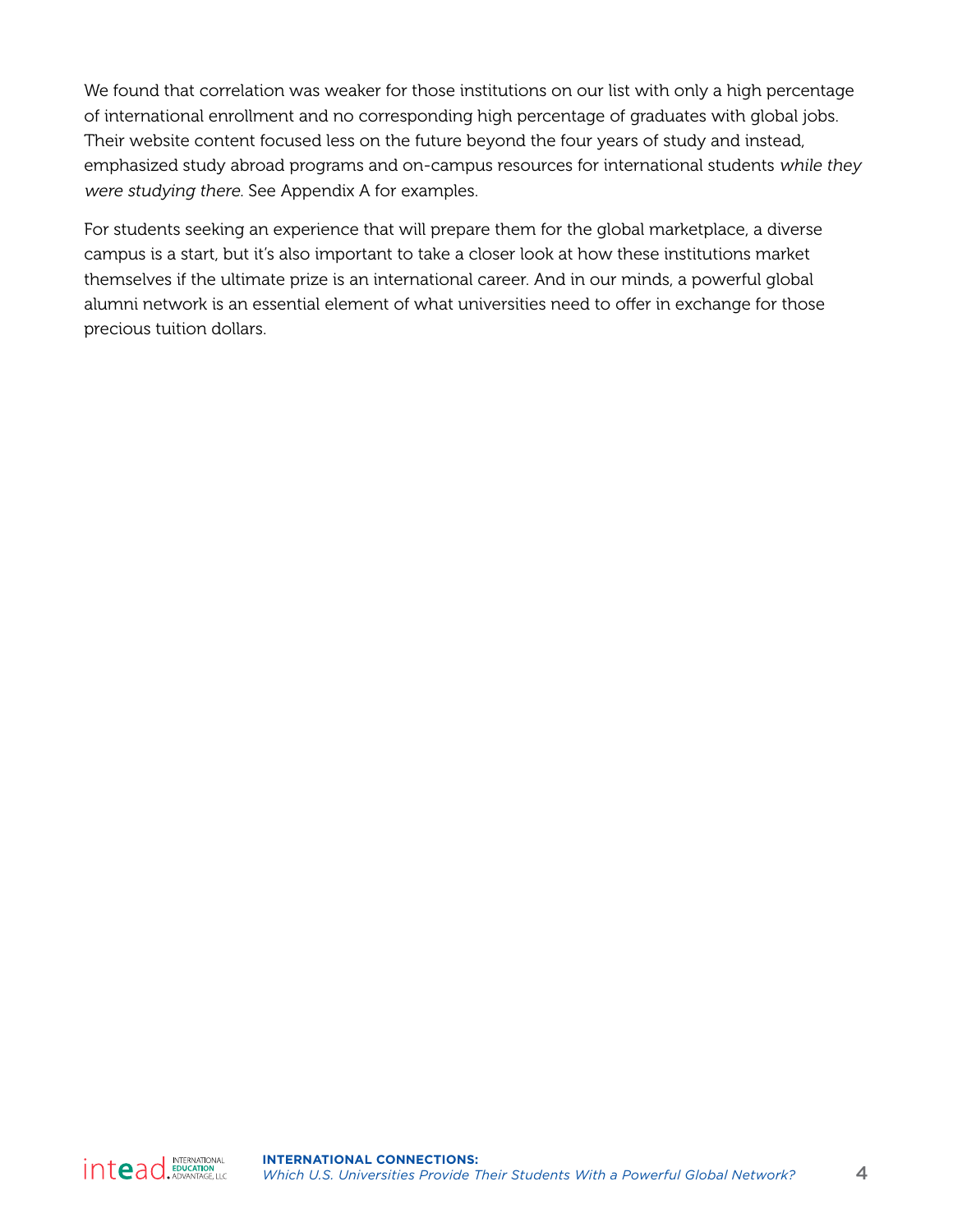## <span id="page-6-0"></span>Appendix A

#### Top 20 U.S. Universities with Powerful Global Alumni Networks: How They Talk About Global Engagement

Content in the table below is taken directly from each university's website based on searching on their sites for the terms "international students" or "global". The content below speaks to their approach to a global education, not a specific global program or degree.

| <b>RANKING</b> | <b>University</b>                     | <b>Website Analysis -</b><br>How universities "talk international"                                                                                  |
|----------------|---------------------------------------|-----------------------------------------------------------------------------------------------------------------------------------------------------|
|                |                                       | • Global Engagement: "Georgetown as a Global University"                                                                                            |
| 1              | Georgetown University                 | • Global Futures Initiative                                                                                                                         |
| 2              | George Washington University          | • Priorities: Commitment to finding solutions to national and<br>global problems                                                                    |
| 3              | University of Texas at Austin         | . What starts here changes the world. It's more than a motto.<br>It's what we prove each and every day.                                             |
|                |                                       | • Texas Global                                                                                                                                      |
| 4              | Massachusetts Institute of Technology | • Driven to bring knowledge to bear on the world's<br>great challenges                                                                              |
|                |                                       | • Global MIT                                                                                                                                        |
|                |                                       | • A Global BU                                                                                                                                       |
| 5              | <b>Boston University</b>              | • Engaging with people, ideas, and pressing issues that impact<br>the world                                                                         |
|                |                                       | • Columbia Global Centers                                                                                                                           |
| 6              | <b>Columbia University</b>            | • Global reach and ability to examine the great issues<br>confronting us                                                                            |
| 7              | <b>Stanford University</b>            | • Stanford Global Project Center                                                                                                                    |
|                |                                       | • Global Cornell                                                                                                                                    |
| 8              | <b>Cornell University</b>             | • Our students, domestic and international, gain experience for<br>living and working in a world where global is everywhere, at<br>home and abroad. |
|                |                                       | · Global Engagement Office                                                                                                                          |
| 9              | University of California - Berkeley   | . Informal discussion group that connects faculty and staff<br>working to bring the world to Berkeley and Berkeley to<br>the world                  |
| 10             | <b>Harvard University</b>             | • Global Education Innovation Initiative                                                                                                            |
|                |                                       | •Global Engagement: UChicago In The World                                                                                                           |
| 11             | University of Chicago                 | • Alumni span the globe: they are political leaders, humanitarians,<br>executives and innovators                                                    |
|                |                                       | • Global and Civic Engagement: Making an impact. Everywhere.                                                                                        |
| 12             | Northwestern University               | . To explore the world, extend reach and enhance learning<br>through hundreds of study abroad programs spanning<br>the globe                        |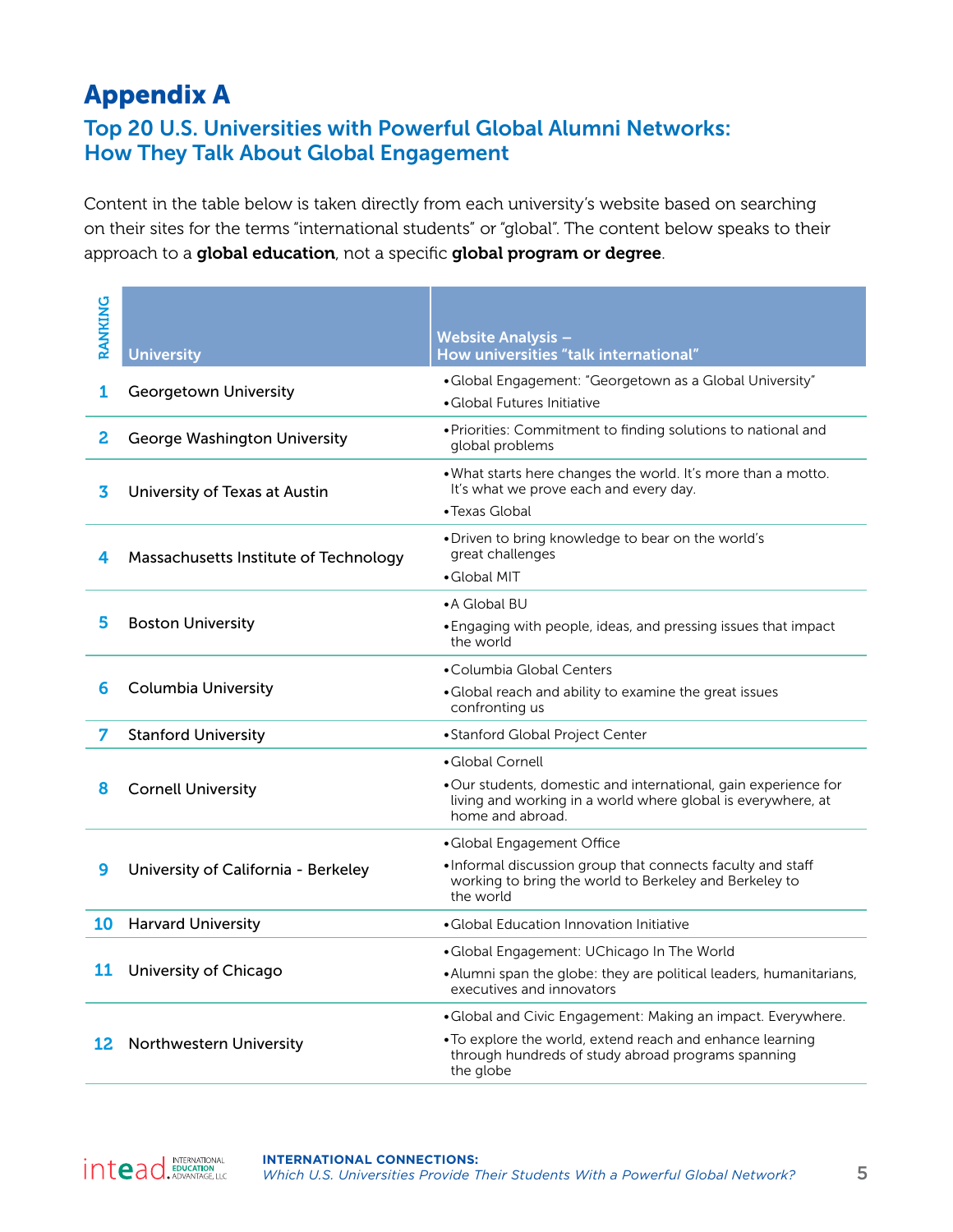## Appendix A (continued)

| RANKING | <b>University</b>                  | <b>Website Analysis -</b><br>How universities "talk international"                                                                                                                                                                |
|---------|------------------------------------|-----------------------------------------------------------------------------------------------------------------------------------------------------------------------------------------------------------------------------------|
| 13      | <b>Yale University</b>             | • Yale: A global University<br>• To prepare students for leadership and service in an increasingly<br>interdependent world.                                                                                                       |
| 14      | <b>New York University</b>         | · Provost's Global Research Initiatives                                                                                                                                                                                           |
| 15      | University of Pennsylvania         | • Global Campus<br>• Global Opportunities<br>• Global Impact<br>• Global Resources                                                                                                                                                |
| 16      | The New School                     | $\bullet$ No results                                                                                                                                                                                                              |
| 17      | <b>Johns Hopkins University</b>    | $\bullet$ No results                                                                                                                                                                                                              |
| 18      | Northeastern University            | • As a university where teaching and research are grounded in<br>global engagement, Northeaster's impact is being felt in all<br>corners of the world.                                                                            |
| 19      | University of Michigan (Ann Arbor) | • Serve the world through preeminence in creating,<br>communicating, preserving and applying knowledge, art and<br>academic values and in developing leaders and citizen who will<br>challenge the present and enrich the future. |
| 20      | New Jersey Institute of Technology | • Office of Global Initiatives                                                                                                                                                                                                    |

*Source: Online research, June 2016.*

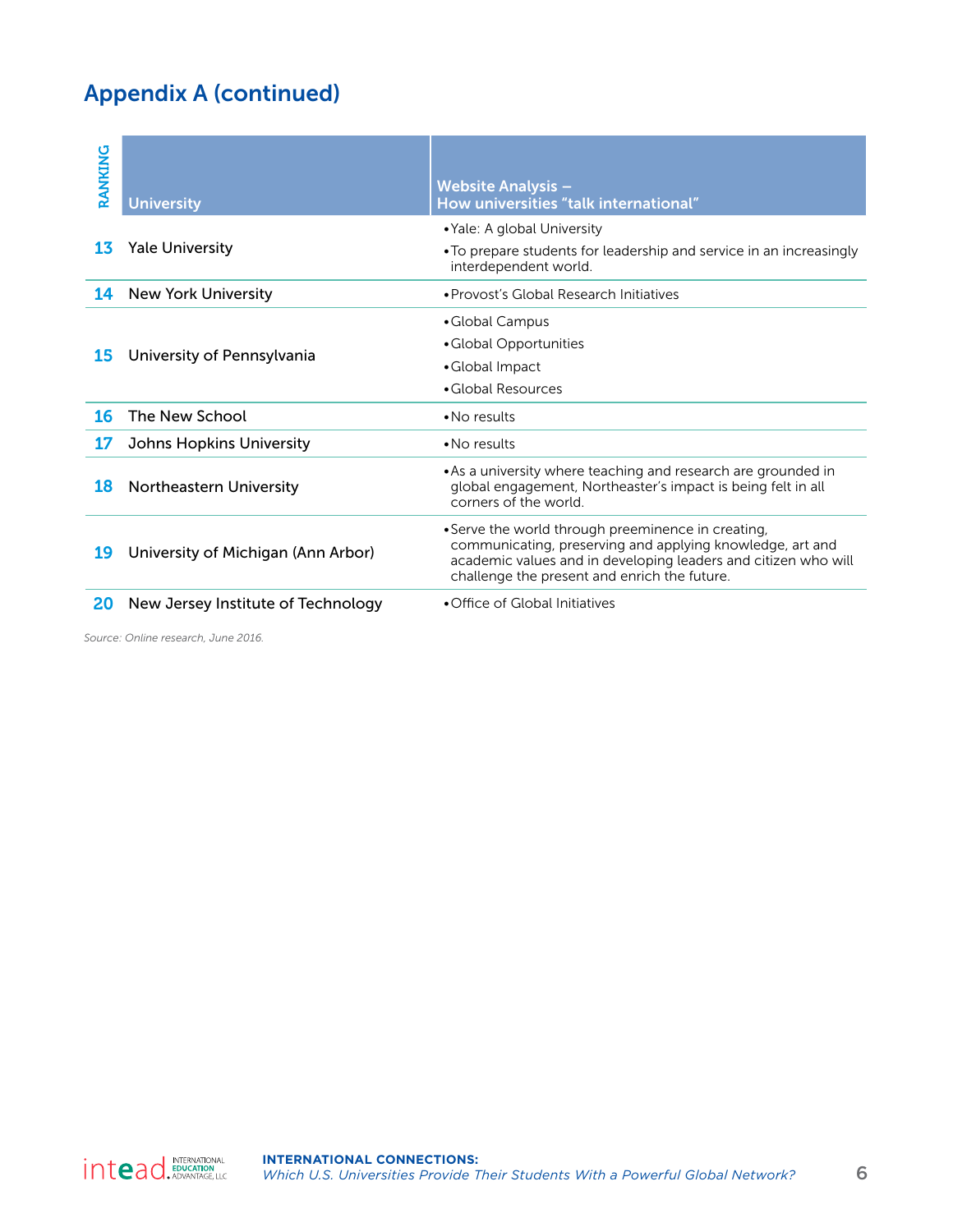## <span id="page-8-0"></span>Appendix B

## Top 100 U.S. Universities with Powerful Global Alumni Networks

| <b>RANKING</b> | <b>University</b>                                           | <b>Graduates</b><br>with LinkedIn<br>profiles | Graduate<br><b>LinkedIn profiles</b><br>indicating a<br>global job | $%$ of<br>graduates with<br>global jobs |
|----------------|-------------------------------------------------------------|-----------------------------------------------|--------------------------------------------------------------------|-----------------------------------------|
| $\mathbf{1}$   | Georgetown University                                       | 77,344                                        | 6,443                                                              | 8.33%                                   |
| 2              | George Washington University                                | 109,440                                       | 6,926                                                              | 6.33%                                   |
| 3              | University of Texas - Austin                                | 124,224                                       | 7,556                                                              | 6.08%                                   |
| 4              | Massachusetts Institute of Technology                       | 78,560                                        | 4,680                                                              | 5.96%                                   |
| 5              | <b>Boston University</b>                                    | 145,536                                       | 8,346                                                              | 5.73%                                   |
| 6              | <b>Columbia University</b>                                  | 100,640                                       | 5,662                                                              | 5.63%                                   |
| 7              | <b>Stanford University</b>                                  | 119,168                                       | 6,601                                                              | 5.54%                                   |
| 8              | <b>Cornell University</b>                                   | 137,536                                       | 7,612                                                              | 5.53%                                   |
| 9              | University of California - Berkeley                         | 226,688                                       | 12,289                                                             | 5.42%                                   |
| 10             | <b>Harvard University</b>                                   | 116,736                                       | 6,292                                                              | 5.39%                                   |
| 11             | University of Chicago                                       | 60,080                                        | 3,042                                                              | 5.06%                                   |
| 12             | Northwestern University                                     | 94,688                                        | 4,644                                                              | 4.90%                                   |
| 13             | <b>Yale University</b>                                      | 63,760                                        | 3,068                                                              | 4.81%                                   |
| 14             | <b>New York University</b>                                  | 204,288                                       | 9,567                                                              | 4.68%                                   |
| 15             | University of Pennsylvania                                  | 99,008                                        | 4,567                                                              | 4.61%                                   |
| 16             | The New School                                              | 19,280                                        | 884                                                                | 4.59%                                   |
| 17             | Johns Hopkins University                                    | 71,200                                        | 3,236                                                              | 4.54%                                   |
| 18             | Northeastern University                                     | 124,224                                       | 5,349                                                              | 4.31%                                   |
| 19             | University of Michigan (Ann Arbor)                          | 199,808                                       | 8,415                                                              | 4.21%                                   |
| 20             | New Jersey Institute of Technology                          | 38,032                                        | 1,579                                                              | 4.15%                                   |
| 21             | <b>Emory University</b>                                     | 45,024                                        | 1,847                                                              | 4.10%                                   |
| 22             | Rutgers, The State university of New Jersey - New Brunswick | 157,184                                       | 6,321                                                              | 4.02%                                   |
| 23             | Carnegie Mellon University                                  | 61,216                                        | 2,403                                                              | 3.93%                                   |
| 24             | Washington University in St. Louis                          | 55,472                                        | 2,164                                                              | 3.90%                                   |
| 25             | Polytechnic Institute of NYU                                | 12,852                                        | 496                                                                | 3.86%                                   |
| 26             | Georgia Institute of Technology                             | 102,752                                       | 3,931                                                              | 3.83%                                   |
| 27             | Michigan state University                                   | 205,632                                       | 7,767                                                              | 3.78%                                   |
| 28             | University of Rochester                                     | 35,312                                        | 1,308                                                              | 3.70%                                   |
| 29             | University of Virginia - Main Campus                        | 110,080                                       | 4.031                                                              | 3.66%                                   |
| 30             | <b>Purdue University</b>                                    | 178,432                                       | 6,397                                                              | 3.59%                                   |
| 31             | University of Miami                                         | 60,464                                        | 2,114                                                              | 3.50%                                   |
| 32             | University of Drexel                                        | 69,632                                        | 2,417                                                              | 3.47%                                   |
| 33             | University of Delaware                                      | 77,248                                        | 2,678                                                              | 3.47%                                   |
| 34             | University of Wisconsin - Madison                           | 175,680                                       | 6,066                                                              | 3.45%                                   |
| 35             | University of Illinois - Urbana Champaign                   | 196,800                                       | 6,715                                                              | 3.41%                                   |
| 36             | Penn state University (Park)                                | 274,176                                       | 9,355                                                              | 3.41%                                   |
| 37             | <b>Syracuse University</b>                                  | 96,160                                        | 3,267                                                              | 3.40%                                   |
| 38             | University of Houston                                       | 118,656                                       | 3,976                                                              | 3.35%                                   |
| 39             | University of Pittsburgh                                    | 106,976                                       | 3,408                                                              | 3.19%                                   |
| 40             | Rochester Institute of Technology                           | 74,208                                        | 2,349                                                              | 3.17%                                   |
| 41             | University of Connecticut                                   | 89,536                                        | 2,817                                                              | 3.15%                                   |

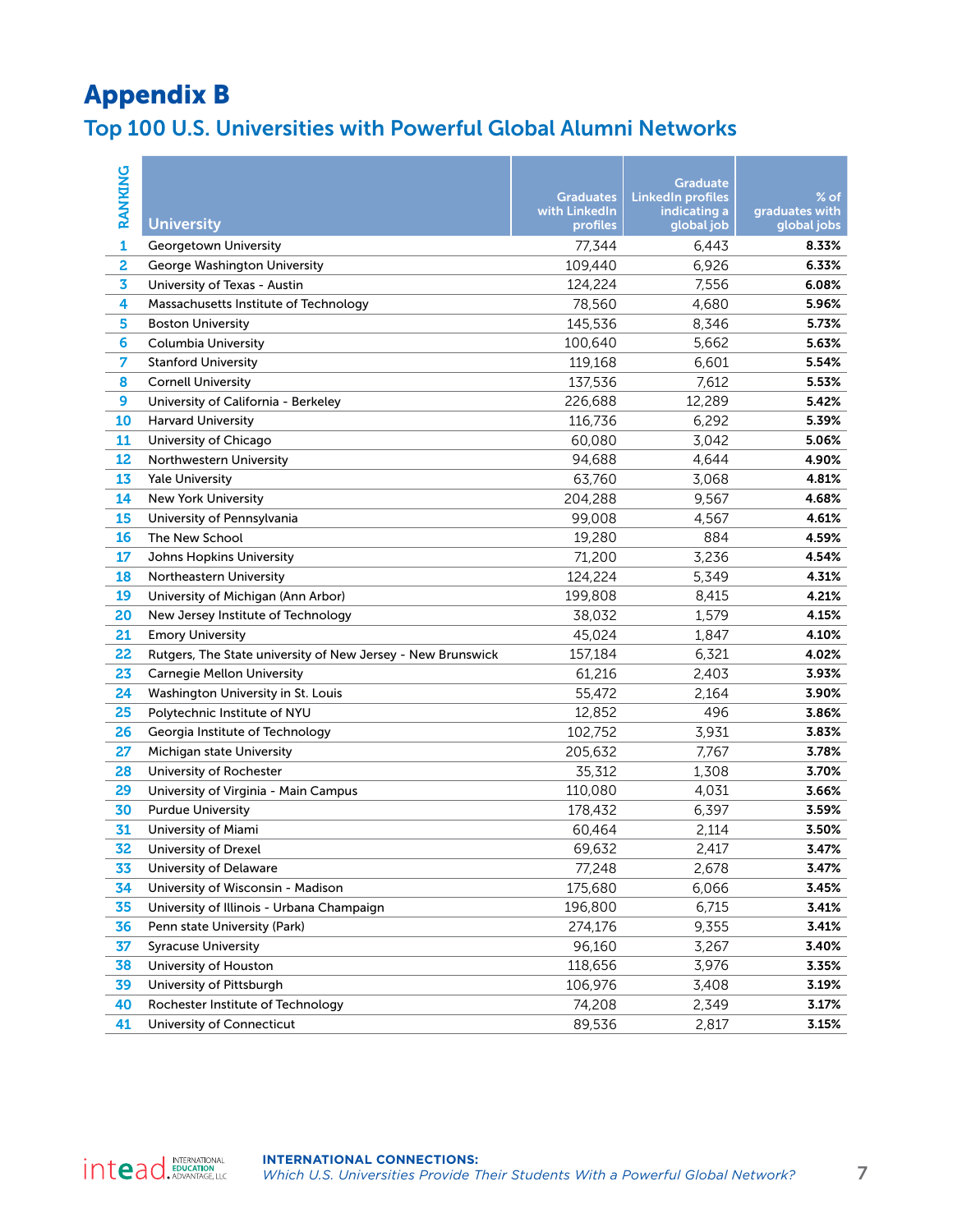## Appendix B (continued)

| <b>RANKING</b> | <b>University</b>                                                                     | <b>Graduates</b><br>with LinkedIn<br>profiles | <b>Graduate</b><br><b>LinkedIn profiles</b><br>indicating a<br>global job | $%$ of<br>graduates with<br>global jobs |
|----------------|---------------------------------------------------------------------------------------|-----------------------------------------------|---------------------------------------------------------------------------|-----------------------------------------|
| 42             | University of Washington                                                              | 196,096                                       | 6,151                                                                     | 3.14%                                   |
| 43             | University of Massachusetts Amherst                                                   | 108,480                                       | 3,383                                                                     | 3.12%                                   |
| 44             | University of Southern California                                                     | 173,376                                       | 5,401                                                                     | 3.12%                                   |
| 45             | University of California - Los Angeles                                                | 216,384                                       | 6,738                                                                     | 3.11%                                   |
| 46             | <b>SUNY Binghamton University</b>                                                     | 51,296                                        | 1,590                                                                     | 3.10%                                   |
| 47             | University of California - San Diego                                                  | 113,920                                       | 3,519                                                                     | 3.09%                                   |
| 48             | University of Colorado Boulder                                                        | 125,760                                       | 3,777                                                                     | 3.00%                                   |
| 49             | <b>Wayne State University</b>                                                         | 81,408                                        | 2,432                                                                     | 2.99%                                   |
| 50             | University of Oregon                                                                  | 80,384                                        | 2,381                                                                     | 2.96%                                   |
| 51             | Illinois Institute of Technology                                                      | 35,200                                        | 1,038                                                                     | 2.95%                                   |
| 52             | Florida International University                                                      | 91,200                                        | 2,675                                                                     | 2.93%                                   |
| 53             | North Carolina State University                                                       | 118,944                                       | 3,487                                                                     | 2.93%                                   |
| 54             | University of California - Irvine                                                     | 97,792                                        | 2,842                                                                     | 2.91%                                   |
| 55             | Indiana University - Bloomington                                                      | 167,488                                       | 4,826                                                                     | 2.88%                                   |
| 56             | University of Minnesota - Twin cities                                                 | 176,768                                       | 5.069                                                                     | 2.87%                                   |
| 57             | University of Maryland - College Park                                                 | 167,360                                       | 4,763                                                                     | 2.85%                                   |
| 58             | George Mason University                                                               | 87,584                                        | 2,491                                                                     | 2.84%                                   |
| 59             | University of California - Davis                                                      | 115.424                                       | 3,277                                                                     | 2.84%                                   |
| 60             | Texas A&M University                                                                  | 205,440                                       | 5,796                                                                     | 2.82%                                   |
| 61             | San Jose State University                                                             | 132,736                                       | 3,658                                                                     | 2.76%                                   |
| 62             | University of Texas - Dallas                                                          | 49,792                                        | 1,281                                                                     | 2.57%                                   |
| 63             | Duke University School of Medicine                                                    | 3,080                                         | 79                                                                        | 2.56%                                   |
| 64             | University of Illinois - Chicago                                                      | 92,896                                        | 2,369                                                                     | 2.55%                                   |
| 65             | <b>Portland State University</b>                                                      | 65,856                                        | 1,640                                                                     | 2.49%                                   |
| 66             | <b>Temple University</b>                                                              | 102,816                                       | 2,546                                                                     | 2.48%                                   |
| 67             | University of Florida                                                                 | 191,424                                       | 4,681                                                                     | 2.45%                                   |
| 68             | University of Arizona                                                                 | 125,632                                       | 3,068                                                                     | 2.44%                                   |
| 69             | San Francisco State University                                                        | 106,048                                       | 2,589                                                                     | 2.44%                                   |
| 70<br>71       | <b>Oregon State University</b>                                                        | 74,496                                        | 1,816                                                                     | 2.44%                                   |
| 72             | <b>SUNY University at Buffalo</b>                                                     | 89,760<br>104,736                             | 2,177                                                                     | 2.43%<br>2.42%                          |
|                | University of Kansas                                                                  |                                               | 2,539                                                                     | 2.42%                                   |
| 73             | University of Iowa                                                                    | 95,648                                        | 2,310                                                                     | 2.39%                                   |
| 74<br>75       | Iowa State University of Science and Technology<br><b>SUNY Stony Brook University</b> | 98,176<br>67,328                              | 2,349<br>1,606                                                            | 2.39%                                   |
| 76             | Virginia Polytechnic Institute and State University                                   | 120,256                                       | 2,826                                                                     | 2.35%                                   |
| 77             | <b>Ohio State University</b>                                                          | 215,232                                       | 4,952                                                                     | 2.30%                                   |
| 78             | University of Utah                                                                    | 88,960                                        | 2,036                                                                     | 2.29%                                   |
| 79             | Arizona State University                                                              | 207,744                                       | 4,723                                                                     | 2.27%                                   |
| 80             | University of Cincinnati                                                              | 101,504                                       | 2,299                                                                     | 2.26%                                   |
| 81             | University of Missouri Columbia                                                       | 107,520                                       | 2,401                                                                     | 2.23%                                   |
| 82             | De Anza College                                                                       | 25,008                                        | 556                                                                       | 2.22%                                   |
| 83             | University of Kentucky                                                                | 86,528                                        | 1,875                                                                     | 2.17%                                   |
| 84             | <b>Washington State University</b>                                                    | 80,288                                        | 1,694                                                                     | 2.11%                                   |

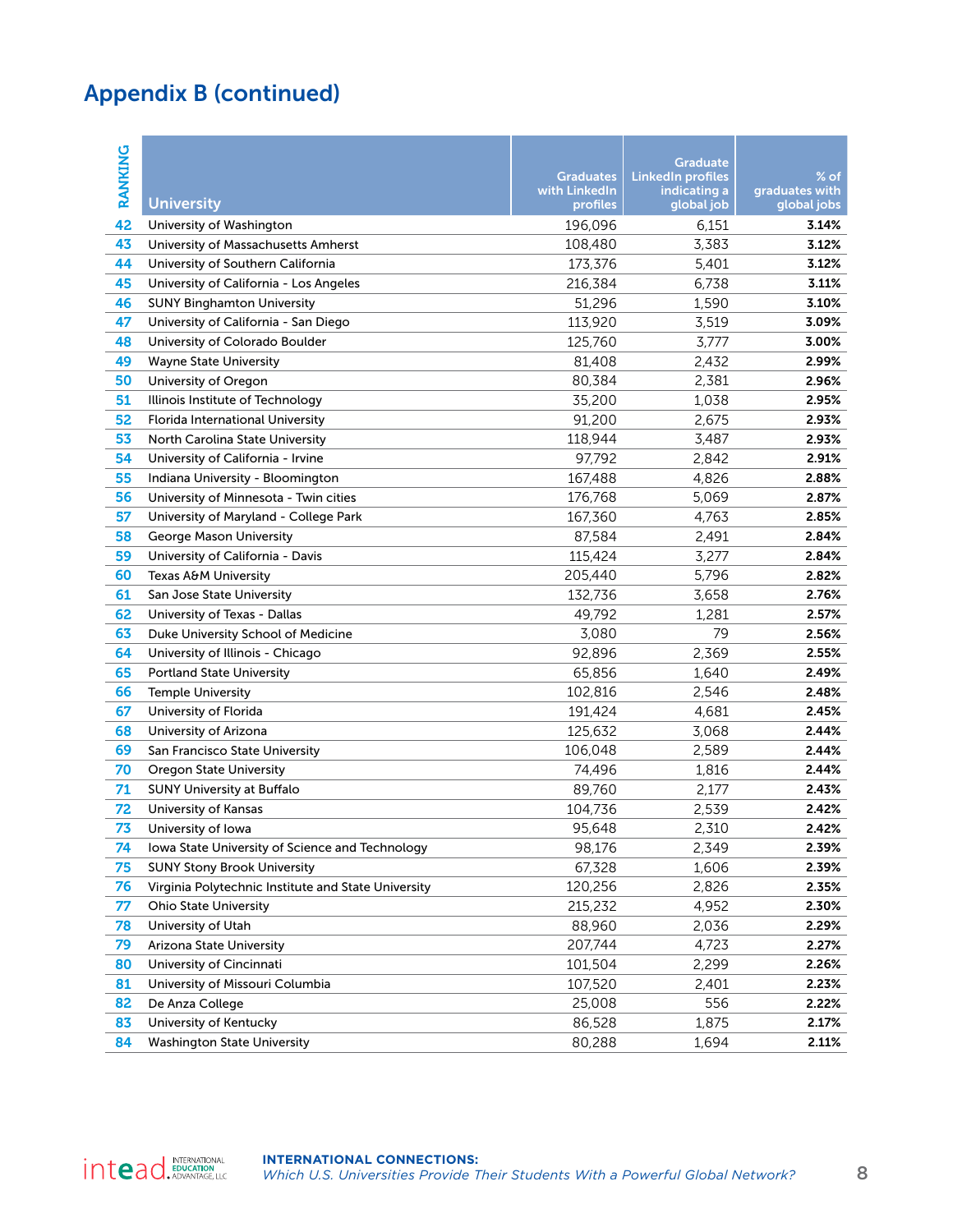## Appendix B (continued)

| <b>RANKING</b> | <b>University</b>                        | <b>Graduates</b><br>with LinkedIn<br>profiles | <b>Graduate</b><br><b>LinkedIn profiles</b><br>indicating a<br>global job | $%$ of<br>graduates with<br>global jobs |
|----------------|------------------------------------------|-----------------------------------------------|---------------------------------------------------------------------------|-----------------------------------------|
| 85             | Oklahoma State University - Main Campus  | 89,472                                        | 1,853                                                                     | 2.07%                                   |
| 86             | Academy of Art University                | 34,696                                        | 713                                                                       | 2.05%                                   |
| 87             | University of Nebraska Lincoln           | 77,184                                        | 1,555                                                                     | 2.01%                                   |
| 88             | University of South Florida              | 129.632                                       | 2,545                                                                     | 1.96%                                   |
| 89             | University of Texas - Arlington          | 86,112                                        | 1,672                                                                     | 1.94%                                   |
| 90             | University of North Texas                | 108,992                                       | 2,069                                                                     | 1.90%                                   |
| 91             | <b>Kansas State University</b>           | 78,368                                        | 1,463                                                                     | 1.87%                                   |
| 92             | <b>Kent State University</b>             | 84.800                                        | 1,547                                                                     | 1.82%                                   |
| 93             | <b>Florida State University</b>          | 136,064                                       | 2,477                                                                     | 1.82%                                   |
| 94             | California State University - Long Beach | 92,736                                        | 1,666                                                                     | 1.80%                                   |
| 95             | California State University Fullerton    | 90,336                                        | 1,594                                                                     | 1.76%                                   |
| 96             | Johnson and Wales University             | 55,280                                        | 965                                                                       | 1.75%                                   |
| 97             | University of Texas - San Antonio        | 58,016                                        | 967                                                                       | 1.67%                                   |
| 98             | Santa Monica College                     | 26,176                                        | 419                                                                       | 1.60%                                   |
| 99             | California State University - Northridge | 97,792                                        | 1,560                                                                     | 1.60%                                   |
| 100            | <b>Houston Community College</b>         | 32,560                                        | 9                                                                         | 0.03%                                   |

*Source: LinkedIn research, June 2016.*